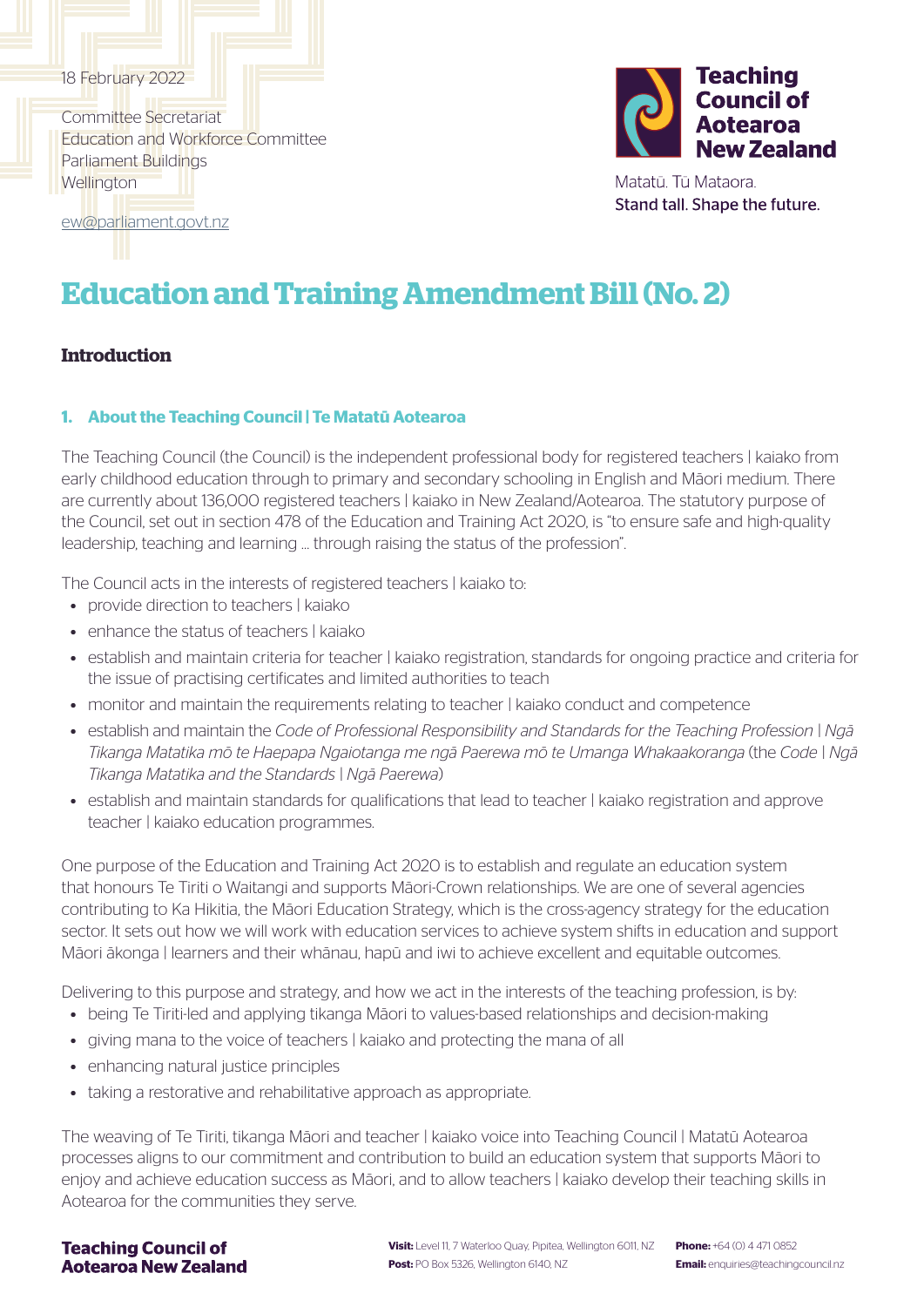The Council's values | ngā uara, which we have adopted from the teaching profession, are those that underpin the *Code | Ngā Tikanga Matatika and the Standards | Ngā Paerewa*. They articulate the expectations and aspirations of the teaching profession:

- Whakamana: empowering all learners to reach their highest potential by providing high-quality teaching and leadership
- Manaakitanga: creating a welcoming, caring and creative learning environment that treats everyone with respect and dignity
- Pono: showing integrity by acting in ways that are fair, honest, ethical and just
- Whanaungatanga: engaging in positive and collaborative relationships with our learners, their families and whānau, our colleagues and the wider community.

We embed these concepts through Mana Tangata (everyone has mana), Mana Kaiako (teachers | kaiako have mana with expectations and standards that go with it), **Mana Hautūtanga** (there is mana in leading and leadership as a teacher | kaiako), and **Mana Rangatira** (acknowledges the leadership potential in all - therefore the mana associated with a teacher | kaiako being a leader in their own space).

The work undertaken on behalf of the teaching profession needs to take place within a whare that is supported by the contributions every teacher | kaiako makes to their profession and to learners | ākonga. The Council is developing the concept of Ngā Pou o Te Whare o te Matatū to explain how each element of the whare is necessary to ensure its strength and stability, and to provide a place for everyone within the profession. Ngā Pou o Te Whare o te Matatū describes the key functions of the Council as:

- Pou Aro Whakamua future direction of teaching
- Pou Whai Rēhitanga becoming registered and certified as a teacher | kaiako
- Pou Tikanga Matatika, Ngā Paerewa the Code and Standards
- Pou Here Tōmua establishing and maintaining standards for Initial Teacher Education (ITE) and undertaking ITE programme approvals
- Pou Matatika high standards of ethical behaviour
- Pou Mataara high quality teacher | kaiako practice.

We have a Te Rautaki Tiriti o Waitangi strategy to develop the understanding of our kaimahi about our Te Tiriti obligations and tikanga expectations. Building this knowledge and understanding among our kaimahi will allow us to better guide the people we serve through our processes and develop our part of the education system as kaitiaki of the *Code | Ngā Tikanga Matatika and the Standards | Ngā Paerewa*.

Our values | ngā uara, our Te Tiriti obligations and tikanga expectations, and supporting concepts will be considered and embedded as we adapt our policies and practices to reflect these proposed legislative changes. Our submission is based on ensuring the proposed changes are in alignment with and the basis for delivering the best outcomes for the teaching profession and the communities it serves.

### **2. Process**

The Council acknowledges this submission will become public information.

### **3. Oral submission**

The Council wishes to speak to this submission.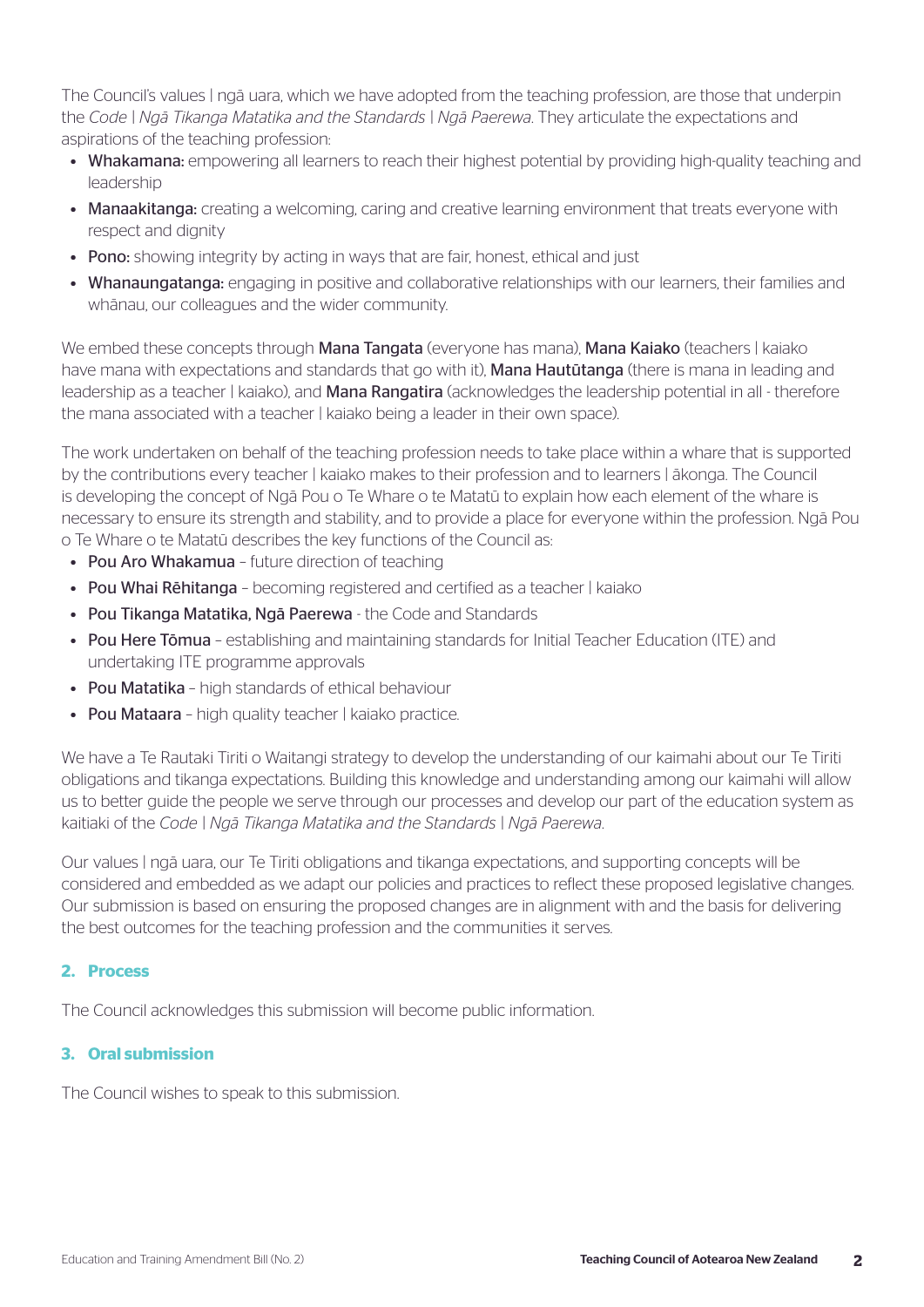#### **4. Executive summary**

The Council has actively sought and supported the proposed changes to our purpose, our functions, and our disciplinary processes. We are engaging with stakeholders to review our processes with the aim of embedding the concepts of Te Tiriti-led and tikanga Māori, values-based, giving mana to the voice of teachers | kaiako and protecting the mana of all, enhancing natural justice principles, and taking a restorative and rehabilitative approach as appropriate.

Changes to the legislation relating to the Council's disciplinary processes in 2015 were intended to ensure that the most serious cases were always heard by the Disciplinary Tribunal. However, the lower threshold for cases requiring referral to the Disciplinary Tribunal has also resulted in a significant number of less serious cases being referred to the Disciplinary Tribunal. Consequently these cases then take a lot longer to resolve, are more expensive to administer, and result in unnecessary stress and anxiety for all concerned. In our view the Complaints Assessment Committee, which is a committee of teachers | kaiako and lay people, is set up to more appropriately deal with lower-level matters such as conduct that brings the profession into disrepute. The changes have driven increases in both the volume of mandatory reports (by up to 50%), and the complexity and cost of investigating and resolving these. All cases heard by the Complaints Assessment Committee that "may possibly constitute serious misconduct" are now required to be referred to the Disciplinary Tribunal. We have discussed the proposed changes with stakeholders who endorse the intent to ensure that only serious cases are being referred to and considered by the Disciplinary Tribunal.

We support the proposed changes to the powers of our Complaints Assessment Committee. We believe these changes will contribute to efficiencies that help enhance natural justice and protect the mana of those involved in our processes.

We support in principle the proposed amendment to introduce a new power of review of a decision of the Complaints Assessment Committee by the Disciplinary Tribunal. We disagree with extending this review right to Complainants/initiators as this would be inappropriate for a process which is about holding to account a teacher | kaiako by their peers for their professional conduct, rather than a process for resolving complaints to the satisfaction of the parties. Doing so would also put the teaching profession out of step with other professional disciplinary bodies, increase costs, and undermine the purpose of these changes.

Complainants/initiators currently have no ability to seek a review of any disciplinary body decision, whether the Complaints Assessment Committee or the Disciplinary Tribunal. Currently both the Complaints Assessment Committee and the teacher | kaiako under investigation have the ability in our legislation to appeal decisions of the Disciplinary Tribunal to the District Court. No such right of appeal is available to the complainant/initiator, and we consider it is proper that only the parties can appeal decisions. A complainant/initiator may be a witness to the allegations and may be asked to provide the Complaints Assessment Committee with information but is not entitled to receive all the information obtained during the investigation as they are not a party to the matter. Natural justice does not require that the complainant/initiator has a right to appeal a decision of the Complaints Assessment Committee or Disciplinary Tribunal, as the decision does not adversely affect them.

If a decision is made to allow such a right of review, then we propose the wording is amended to limit the review to those decisions that result in censuring a teacher | kaiako, and/or imposing conditions on the teacher's | kaiako practising certificate or authority to teach, and/or annotating the register or list of authorised persons in a specified manner, and/or directing the Teaching Council to impose conditions on any subsequent practising certificates. However, we reiterate our concern that establishing a right of review for complainants/initiators will undermine the ability of the Council to achieve the intent of this suite of changes.

We support changing the purpose of the Council to broaden our role to regulate teachers I kajako in languages other than English and Māori. This change will enable the Council, as a matter of priority, to engage with stakeholders to establish the most appropriate policy settings to support the growth of a Pacific bilingual and immersion workforce, as signalled in the Pacific Education Action Plan.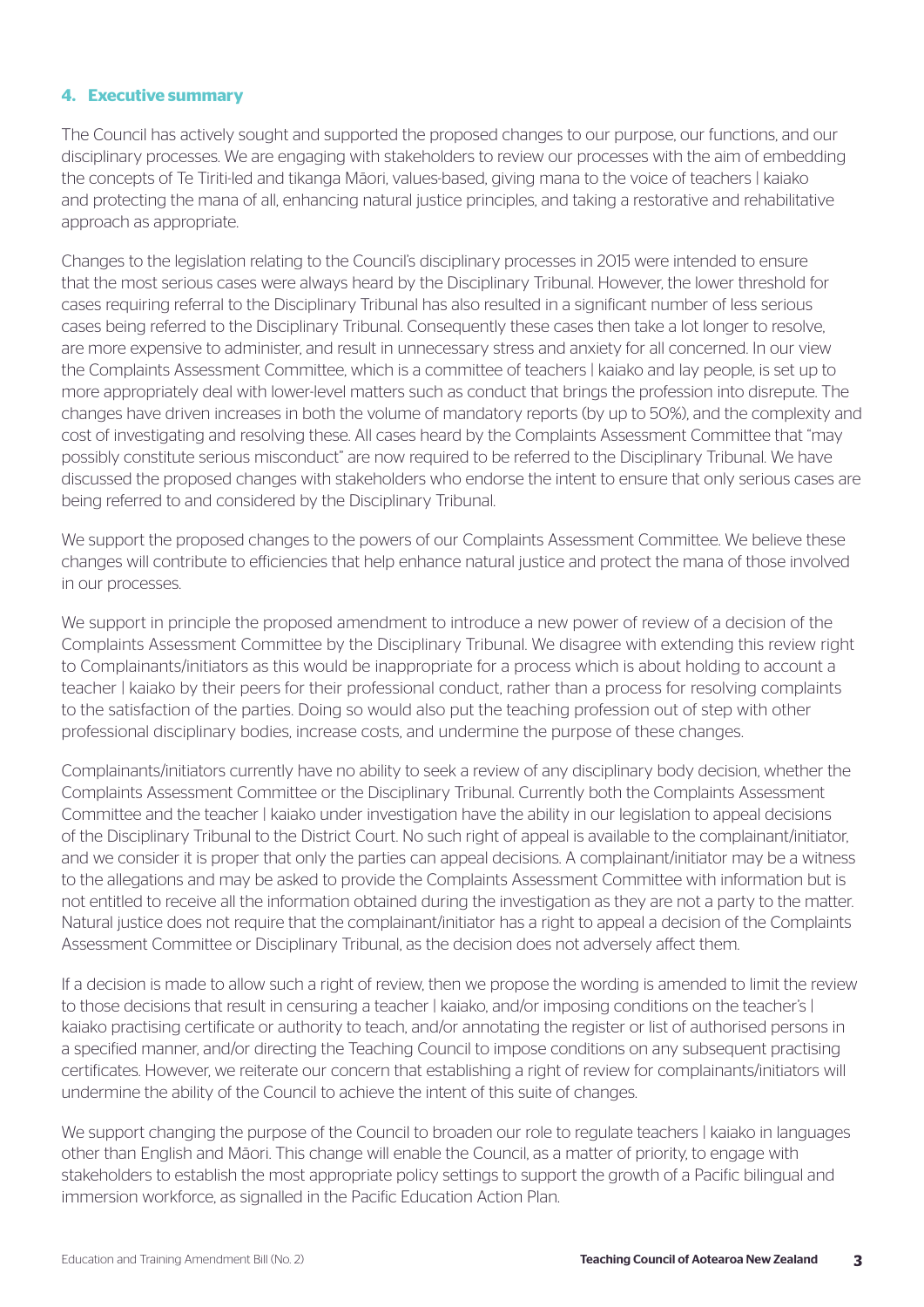We support adding a new function to clarify that the Council can prosecute offences where a person is in a teaching position without a current practising certificate or Limited Authority to Teach as it helps us ensure teachers are competent, fit to practice and accountable for the way in which they teach. This supports our purpose to ensure safe and high-quality leadership, teaching and learning for ākonga | learners across the education system and the range of education settings. However, we seek wording changes to ensure the Council has discretion about when to prosecute rather than being required to prosecute in every case.

We support transitional provisions for the changes in the disciplinary processes but seek greater flexibility that will allow the benefits of the changes to take effect more quickly.

# **Discussion**

### **5. Limited authority to teach**

We recommend the reference to 'authority to act' in clause 38 is amended to 'authority to teach'.

Clause 38, amending section 479(1) about the Council's functions by introducing a new sub-clause (pa), refers to 'limited authorities to act" – the term currently used in the legislation is "limited authority to teach". This is an authority which is provided for under clauses 14 to 22 of Schedule 3 of the primary Act.

We propose clause 38 is amended - see section 9 of this submission for further information.

#### **6. Clause 2 - Commencement**

We **recommend** clause 41 is deleted from clause 2(1).

Clause 2 (1) proposes that clause 41 comes into force 12 months after the date on which this Act receives the Royal assent. As clause 41 is a technical one that allows the heading of the section to more accurately reflect the wording used within the section, it should come into force immediately.

Clause 2 (1) proposes clauses 39 (amendments to section 479 'Powers of Complaints Assessment Committee') and 40 (new section 499A 'Review of Complaints Assessment Committee decisions') come into force 12 months after the date on which the Act receives Royal assent. It is important there are transitional provisions in place to provide certainty as to how matters that were commenced prior to the entry of the new disciplinary regime are to be dealt with. See section 13 below for further discussion.

### **7. Clause 5 – Interpretation - Definition of 'teaching position'**

We support the amendment to the definition of 'teaching position' by removing the reference to 'other educational institutions'.

The change clarifies that we can exercise our discretion under Schedule 3 clause 10 (9) (b) when considering the recent teaching experience of professional leaders in tertiary education organisations. It will mean that instructors and professional leaders in tertiary settings are treated the same as teachers | kaiako in early childhood services and schools | kura when we consider their recent teaching experience for the purposes of renewing practising certificates.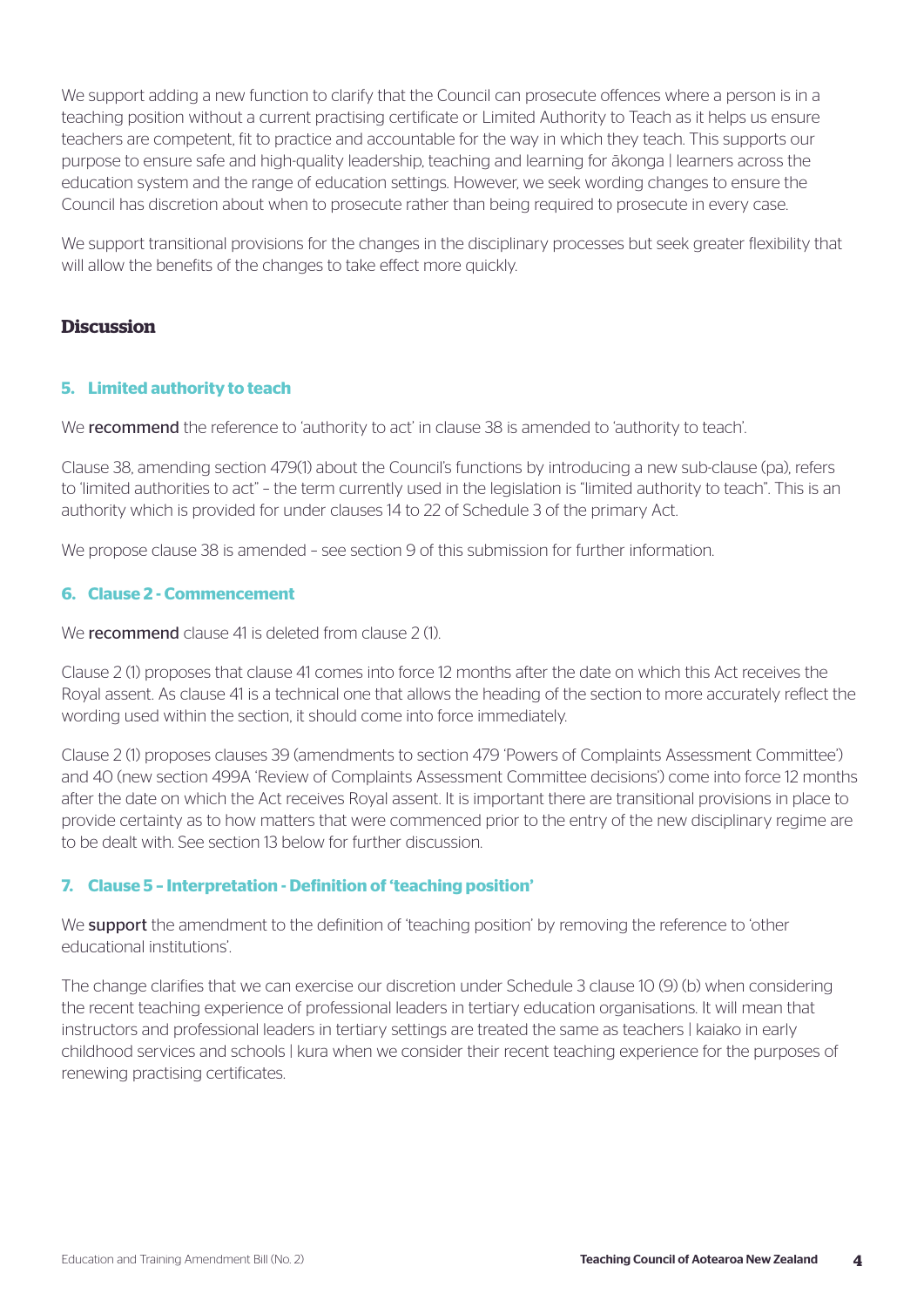### **8. Clause 37 : Section 478 amended – Purpose of Teaching Council**

We **support** the amendment of the purpose of the Teaching Council to remove the term 'senior secondary', which is redundant, and to include a reference to early childhood services and schooling in settings that use languages other than English and Māori.

Removing the reference to English and Māori will broaden the Council's role to regulate teachers in languages other than English and Māori. This change will enable the Council, as a matter of priority, to engage with stakeholders to establish the most appropriate policy settings to support the growth of a Pacific bilingual and immersion workforce, as signalled in the Pacific Education Action Plan.

#### **9. Clause 38: Section 479 amended – Functions of Teaching Council**

We **support in principle** the proposed amendment to add a new function of the Council so that the Council is required to prosecute breaches of provisions of the Act that relate to teacher registration, practising certificates, and limited authorities to teach, but recommend revised wording.

We recommend, for the following reasons, that the new sub-clause (pa) under section 479(1) is reworded as follows:

"(pa) to take such action as may be appropriate in the public interest to enforce the provisions of this sub-part and section 662".

The Council has concerns that the overall effect of this amendment as currently worded would require the Council to prosecute breaches of teacher registration, authority to teach, and certification requirements. The Council wishes to have discretion about whether to prosecute or not.

We recommend the provision should make clear that the Council should exercise its power of prosecution only when it is in the public interest to do so. This would ensure the Council retains a discretion not to prosecute in certain cases, for example, where the proposed defendant's culpability is low or alternatives to prosecution are available. We suggest [s 72I\(3\)\(b\) of the Civil Aviation Act 1990 \(CAA\)](https://www.legislation.govt.nz/act/public/1990/0098/latest/DLM217433.html) may provide a useful starting point for appropriate wording. That section requires the Director of Civil Aviation to "take such action as may be appropriate in the public interest to enforce the provisions of this Act and of regulations and rules made under this Act, including the carrying out or requiring of inspections and monitoring". This permits the Director to take steps short of prosecution (for example, a warning) to enforce the Act if that is in the public interest.

The Council currently does not monitor compliance in the ECE sector, which is not part of the data-matching agreement with the Secretary of Education. To avoid the creation of an express statutory duty to undertake compliance checks, we suggest the final phrase of the CAA power ("including the carrying out or requiring of inspections and monitoring") be omitted. In the absence of an express requirement, we do not think the Council would have a specific statutory obligation to comprehensively monitor the certification of all ECE employees in New Zealand. Prosecuting agencies are not under an obligation to detect every offence and the Council is unusual in being able to comprehensively monitor certification of certain sectors via the data-matching programme. As it is impractical to monitor all ECE employees, we consider it would likely be sufficient that the Council is able to investigate possible breaches as it learns of them, for example, from public complaints, media reports or during professional conduct investigations.

We note the provision as drafted empowers the Council to prosecute "breaches of the requirements under the Act relating to teacher registration, practising certificates, and limited authorities to act". (As noted under section 5 above, the reference to 'limited authorities to act" should be changed to "limited authority to teach".) We consider this drafting may be overly broad in that it suggests breaches of any requirement may be prosecuted, then not every breach of a requirement will be a criminal offence amenable to prosecution. Accordingly, if the reference to "prosecution" is retained, we recommend that the provision empowers prosecutions for offences.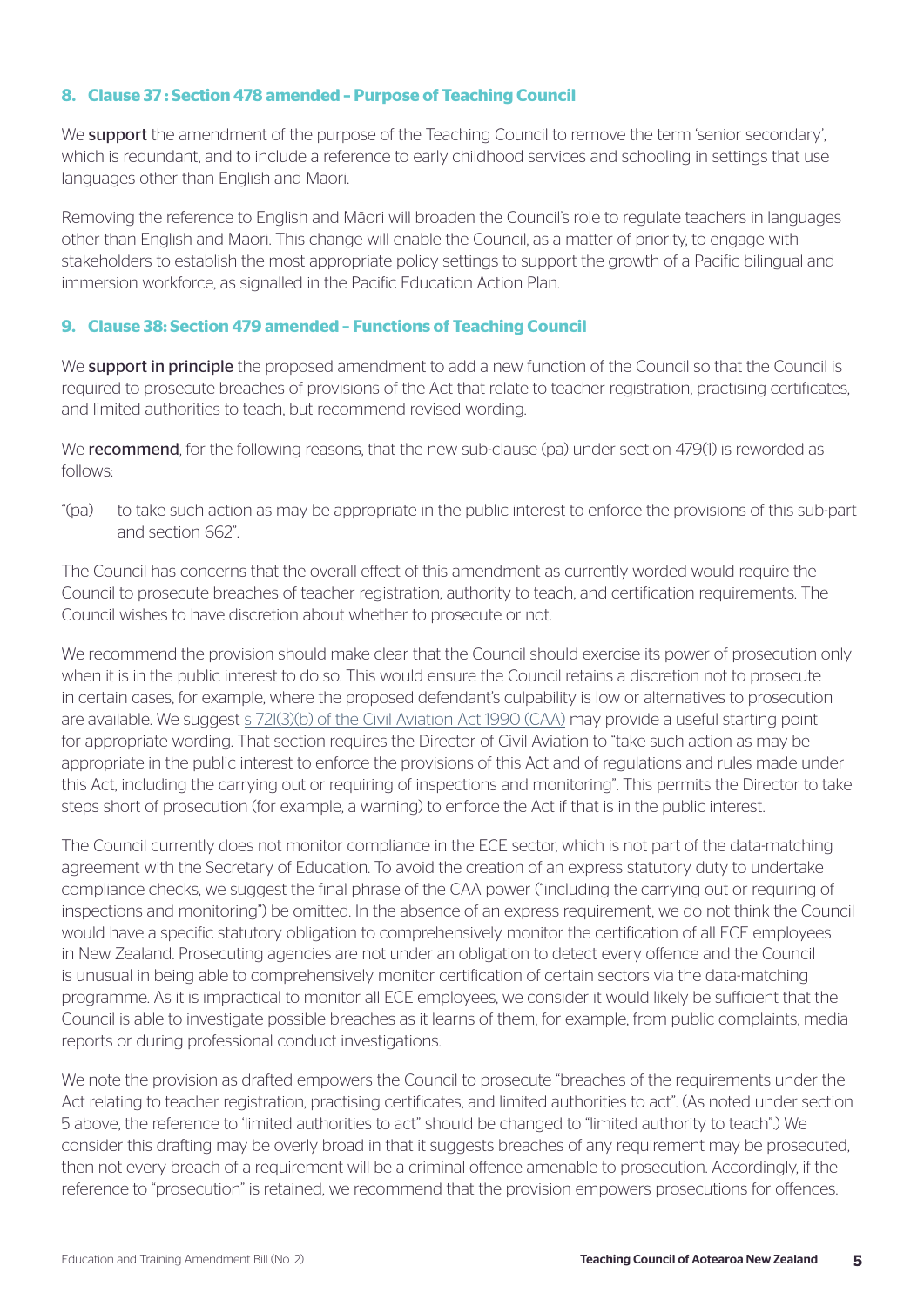If Parliament intends that the Council conduct prosecutions for any offence under [s 662](https://www.legislation.govt.nz/act/public/2020/0038/latest/LMS171876.html) – "Offences Relating to False Representations" - it may be worth broadening the drafting to ensure all offences against s 662 are captured. We consider that the current requirement that prosecutions be for "breaches of the requirements … relating to teacher registration, practising certificates, and limited authorities to act / teach" (see section 5 of this submission above) could be interpreted to exclude prosecutions under, for example, s 662(1)(a) for making a false statement to the Council regarding a person's qualification or experience. To avoid any potential narrowing of the prosecution power, we suggest an enforcement power drafted broadly enough to capture the entirety of s 662 would be desirable.

We suggest an appropriate drafting could be to insert after s 479(1)(p):

"(pa) to take such action as may be appropriate in the public interest to enforce the provisions of this sub-part and s 662".

We consider this wording would:

- provide the desired express statutory authorisation
- provide a discretion to prosecute only when in the public interest
- avoid implying a duty to comprehensively monitor the sector
- ensure all offences against s 662 are captured.

### **10. Clause 39: Section 479 – Powers of Complaints Assessment Committee**

The Council **supports** the proposed amendment of the powers of the Complaints Assessment Committee.

The amendment includes:

- raising the threshold for the mandatory referral of cases from the Complaints Assessment Committee to the Disciplinary Tribunal so that the mandatory referral occurs when the Disciplinary Tribunal is likely to need to consider suspending or cancelling a teacher's registration, practising certificate, or authority to teach
- enabling the Committee to resolve cases that meet the definition of serious misconduct, which currently must be considered by the Disciplinary Tribunal
- removing the Committee's ability to suspend a teacher's practising certificate or authority to teach for a specified period, or until specified conditions are met
- removing the requirement for the teacher and the initiator of the complaint to reach agreement with the Committee in order for the Committee to have jurisdiction over the matter
- clarifying that a Committee hearing is to be a hearing on the papers, unless the Committee otherwise directs.

The Council has sought these legislative changes to help improve efficiencies within our disciplinary processes and improve natural justice for teachers | kajako. Due to the low threshold requiring referral, there is an increase in the number of low-level cases being referred from the Complaints Assessment Committee to the Disciplinary Tribunal, leading to an increase in the time taken for matters to be resolved. Our analysis has shown that up to 50% of cases currently referred to the Disciplinary Tribunal result in low-level outcomes because, while the case met the threshold for serious misconduct in the Act, it was not considered to be "serious" misconduct warranting a higher-level outcome (such as suspension or cancellation). These sorts of cases would be better resolved by the Complaints Assessment Committee, which is well equipped to do so. This impacts on teachers | kaiako, their whānau, their employers, and the complainants/initiators. The role of the Council to ensure the safety of tamariki by raising the status of the profession is paramount. Also important is respecting and preserving the mana of all persons involved in the processes. Allowing the Complaints Assessment Committee to resolve many cases that currently must be referred to the Disciplinary Tribunal will help reduce timeframes and the uncertainty created for the parties involved. The changes proposed would require the most serious cases that could result in cancellation or suspension being referred to the Disciplinary Tribunal.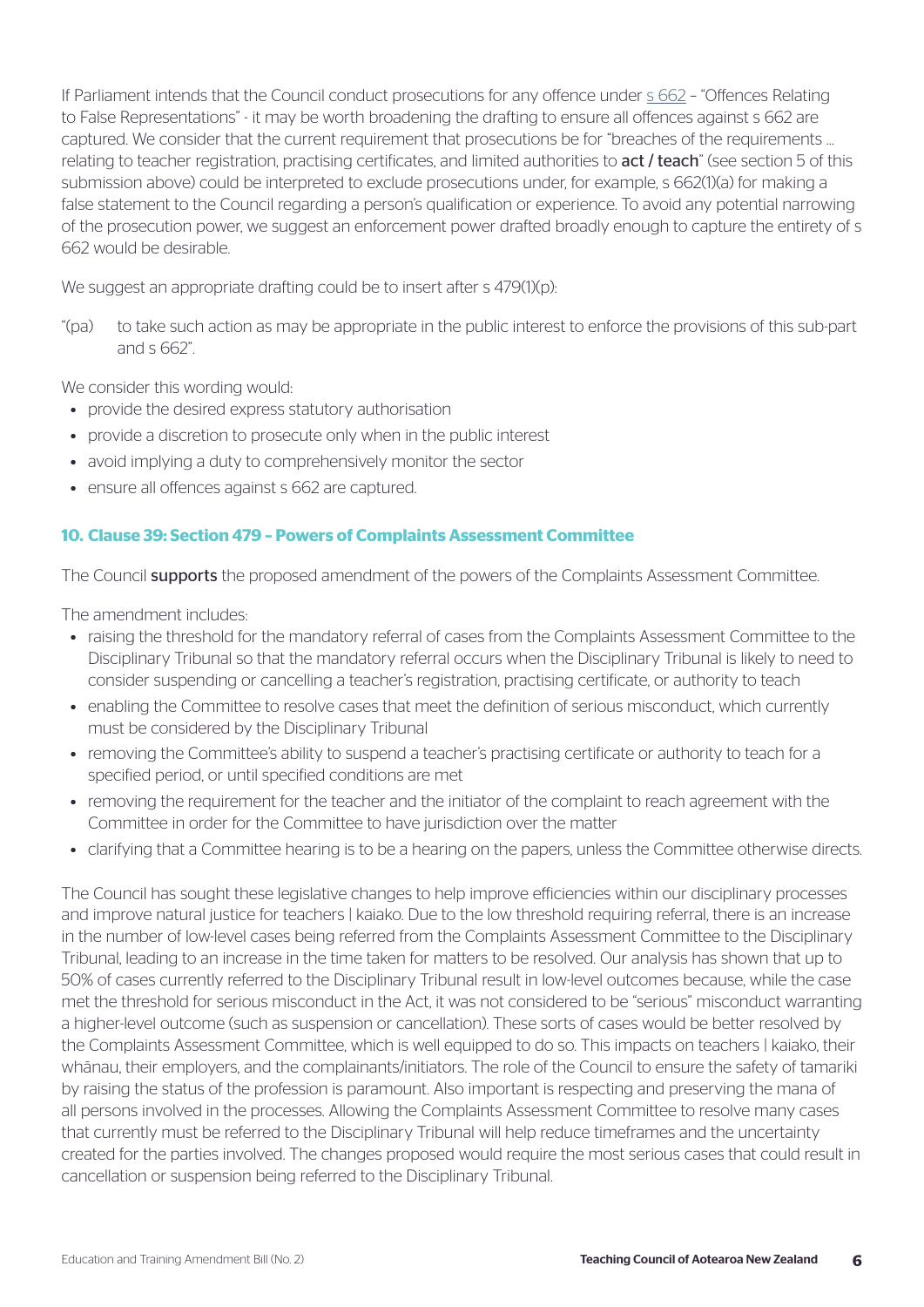## **11. Clause 40: new Section 499A – Review of Complaints Assessment Committee decisions**

The Council **supports in principle** the proposed amendment to introduce a new power of review of a decision of the Complaints Assessment Committee by the Disciplinary Tribunal. The new section sets out the process by which a party may request a review and the powers of the Disciplinary Tribunal in carrying out this function and clarifies that the review is by way of a rehearing.

We agree that the teacher | kaiako under investigation should have the ability to review a decision of the Complaints Assessment Committee to the Disciplinary Tribunal where a finding of misconduct or serious misconduct has been made against them.

We **do not agree** that complainants/initiators should have the right to review a Complaints Assessment Committee decision. We understand that allowing complainants/initiators to review or appeal decisions would be out of step with other professional disciplinary bodies, and with other jurisdictions, including the criminal jurisdiction where initiators of criminal charges (complainants/victims or witnesses) have no right of appeal following decisions of the District Court or High Court. In criminal matters, the parties are the alleged offender and the prosecutor. Only the alleged offender and the prosecutor have the right of appeal (with leave). This is consistent with the teacher | kaiako under investigation and the investigating body, the Complaints Assessment Committee, having the right of appeal in our context.

Complainants/initiators currently have no option to appeal any Complaints Assessment Committee decisions. We are concerned the proposed wording allows a complainant/initiator to seek a review of any Complaints Assessment Committee decision, including to take no further action or to refer a teacher | kaiako to one of our other processes (impairment or competence). We consider the intent of the Bill to reduce the Disciplinary Tribunal's workload is likely to be undermined.

If the proposal to provide complainants/initiators with a right to review proceeds, then we propose the wording under section 499A (1) is amended as follows:

(1) A teacher who is the subject of a decision by the Complaints Assessment Committee under section 497 $(2)$  or (3) or the person who made the complaint or report or referred the matter to the Committee under section 496 that led to the decision **under section 497(3)**, may request a review of all or part of that section 497(3) decision to the Disciplinary Tribunal.

These changes clarify that the complainant/initiator has a right to a review where the Complaints Assessment Committee has made a decision under section 497 (3) but not section 497 (2). This excludes a complainant/ initiator seeking a review under subsection (2) where the Complaints Assessment Committee decision is to take the matter no further, and/or to refer the teacher | kaiako to a competency review, and/or to refer the teacher | kaiako to an impairment process. This change does allow a complainant/initiator to seek a review under subsection (3) where the Complaints Assessment Committee decision is to censure the teacher | kaiako, and/or impose conditions on the teacher's | kaiako practising certificate or authority to teach, and/or annotate the register or list of authorised persons in a specified manner, and/or direct the Teaching Council to impose conditions on any subsequent practising certificates.

To some degree, the public interest is already served by having lay members on a Complaints Assessment Committee. The Council is exploring options for increasing the proportion of lay members or ensuring that lay membership of the Complaints Assessment Committee includes specific representation (e.g., from the disability community) in cases where a community may have an interest, to help provide some increased assurance that the public interest is being protected.